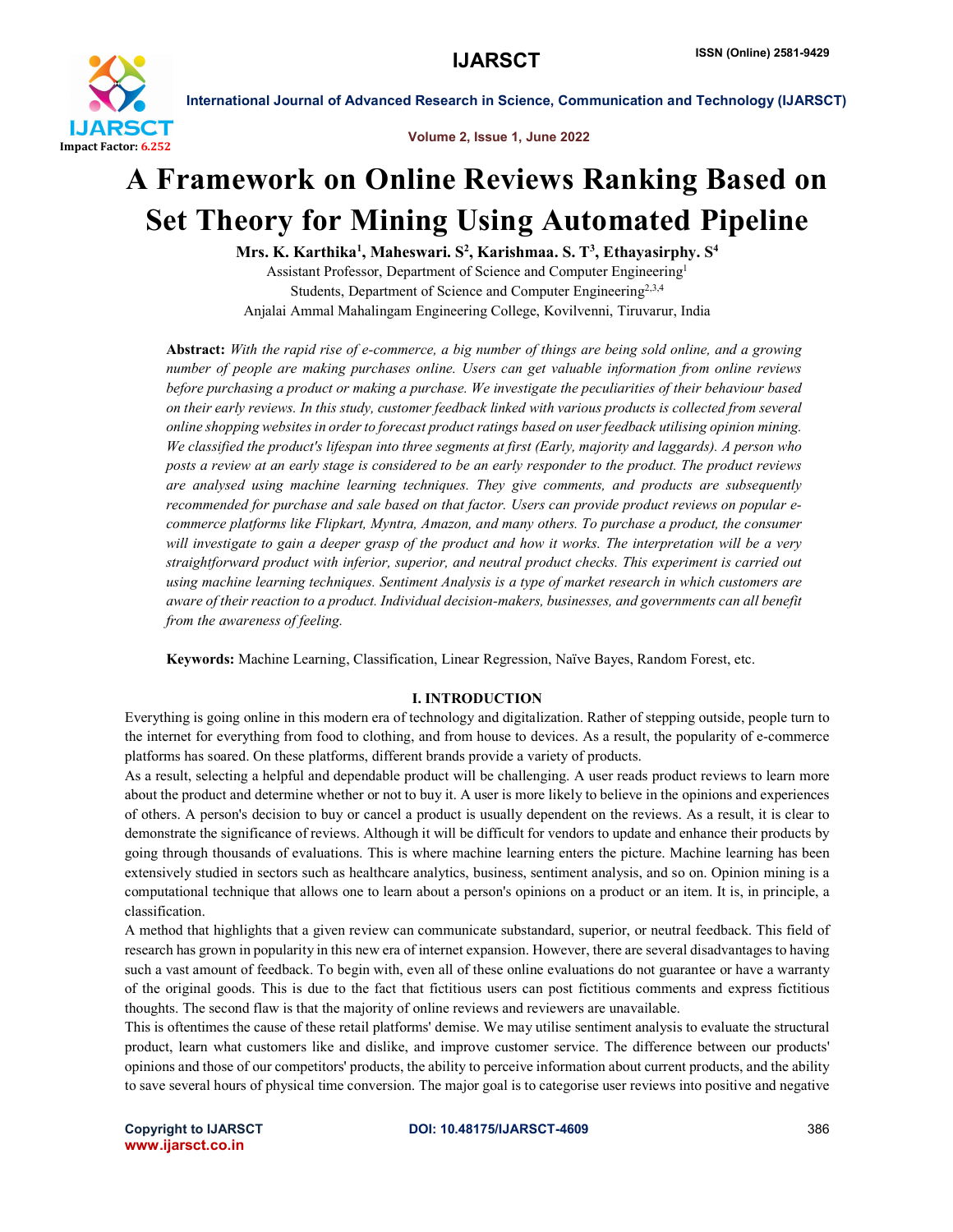

#### Volume 2, Issue 1, June 2022

attitudes so that the user can quickly decide whether or not to purchase a product. However, there have been a few different techniques of categorising the reviews.

### II. EXISTING SYSTEM

To gather the rating from the consumers, the prior methods used the fuzzy Kano model or classic navel margin-based methods. In the fuzzy Kano model, the sentiment collaborative filtering technique is used. They use this strategy to show consumers several types of cheerful photographs so that they can voice their opinions. The product reviews are calculated using this procedure. Users were polled using the fuzzy Kano model or classic navel margin-based approaches. In the fuzzy Kano model, the sentiment collaborative filtering technique is used. This model is incapable of comprehending various sorts of smileys. The product reviews are calculated using this procedure.

The diagram below illustrates how CSS is a significant advance over the industry's current practises. Approaches that evaluate sentiment strength for individual features of a product and methods that aim to rate a review on a global level can also be distinguished. The majority of global review categorization solutions rely on machine learning techniques and solely examine the polarity of the review (positive/negative). More linguistic elements, such as intensification, negation, modality, and discourse structure, are used in solutions that aim for a more precise classification of reviews (e.g., three- or five-star ratings). A thorough categorization of existing approaches. This grouping is not exhaustive. One solution may be appropriate for multiple categories. The restrictions listed below have an impact on current SA-focused work.

The following are some of the limitations:

- 1. Knowledge of hierarchical structures;
- 2. Knowledge of product aspect relationships is not fully utilised.
- 3. Sentences or reviews that cover a wide range of topics related to complex emotions aren't handled successfully. Furthermore, the overall evaluation of the SA employing ML has not resulted in improved accuracy or more efficient training time. As a result, this research offered a useful SA for online product reviews. In the fuzzy kano model, it uses the sentiment collaborative filtering algorithm. They use this strategy to show consumers several types of cheerful photographs so that they can voice their opinions. The product reviews are calculated using this procedure.

#### III. DISADVANTAGE

- This strategy is disliked by most users.
- The text-based reviews are not supported. As a result, users are unable to adequately express themselves.
- They are unable to provide information regarding the product.

#### IV.PROPOSED SYSTEM

The proposed based on review sentiment has been based on a careful investigation of the product review. Machine learning methods such as KNN, support vector machine, Decision tree, and Random Forest are used to analyse the emotional content of the reviews. The sentiment classification is followed by the review analysis. We can forecast the product's future by analysing early reviews. The early reviewers are analysed using K-means with PageRank. The previous system's flaws are addressed using the random forest classification technique. The good and negative reviews are separated using the K-means algorithm. After analysing good and negative feedback, provide recommendations to the user on which aspects of the product could be improved. There have been numerous applications and enhancements to Sentiment Analysis methods suggested and deployed throughout the years.

The purpose of this article is to take a deeper look at the most popular strategies employed in retail, particularly in the E-Commerce sector, and to provide a comprehensive evaluation. There are two main study fields in sentiment classification: Machine Learning and Lexicon, each with its own subgroup. There have also been a few studies that combine these two strategies to get a higher level of efficiency in sentiment analysis.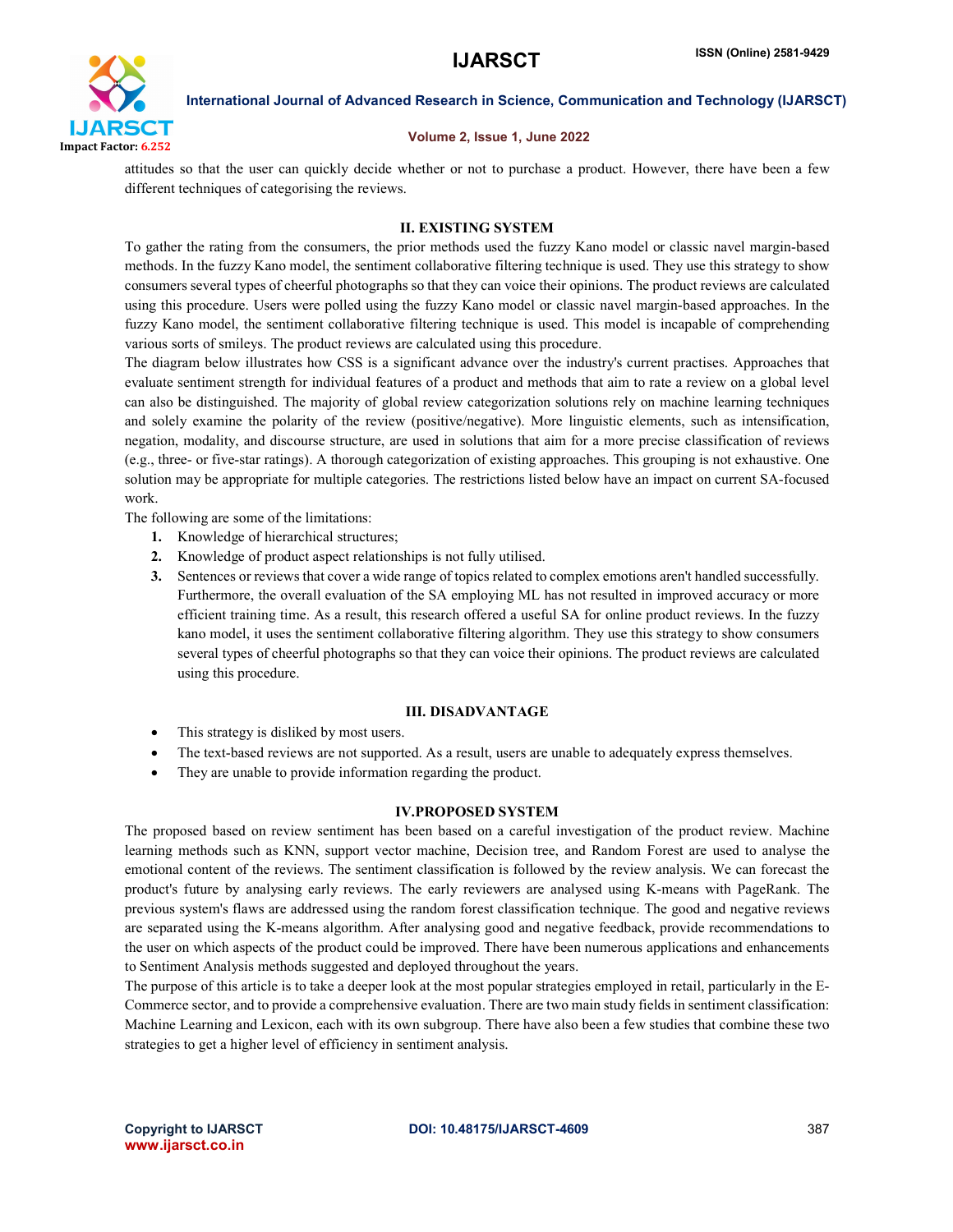# I JARSCT Impact Factor: 6.252

International Journal of Advanced Research in Science, Communication and Technology (IJARSCT)

#### Volume 2, Issue 1, June 2022

#### V. ADVANTAGE

- Data Consistency
- User Friendly
- Data Analysis
- Secured Process
- Identified Users

#### VI. LITERATURE REVIEW

Pang, Lee, and Vaithyanathan proposed a sentiment categorization utilising machine learning techniques in a dataset of cinema reviews in a 2002 study [5]. They used the Nave Bayes, Max Entropy, and Help Vector Machine models to investigate sentiment analysis on monographs and data bigrams. In their experiment, SVM paired with unigram function extraction produced the greatest results. They had an accuracy rate of 82.9 percent.

Mulle and Collier [4] finalised the Sentiment Classification of Jewellery and Footwear Shoe Product Criticism in a 2004 paper. They compared the hybrid Support vector machine, Nave Bayes, Logistic regression, and decision tree approaches to feature extraction methods based on Lemmas and Osgood theory. In this investigation, the support vector machine produces the best results, with an accuracy of 86.6 percent. In the 2017 paper, Elmurngi and Gherbi proposed detecting fraudulent movie reviews.

The performance of SMVs, decision books, and knit for a corpus with stop words and a corpus without stop words was compared to Naive Bayes [11]. SVM looks to be the most precise, with 81.75 percent and 81.35 percent precision in both scenarios. Bijoyan Das and Sarit Gupta conducted an experiment in 2018 using SVM, TF-IDF, and the Next Word Negation with an Amazon Product Opinion dataset, which yielded an accuracy of 89 percent.

[10] Chakraborty. A comparative evaluation of several machine methodologies, morphological-based approaches, and the best with 81% accuracy [13]. We will examine and contrast different approaches for implementing Sentiment Analysis in this study, as well as their accuracies.

#### VII. PROCEDURES IN SENTIMENT ANALYSIS

When it comes to sentiment analysis, there are two main ways. It employs both machine learning and a word-book-based approach. The former relies on traditional symbolic methods for text classification and lexicon-based approaches, which are also used by machine learning techniques. Text learning can be classified into many categories depending on different learning methodologies and strategies, such as learning through case studies, root learning, and analogy. The machine learning strategy can be loosely divided into supervised and unsupervised learning strategies.

#### A) Machine Learning Approach

Machine learning is regarded as an important branch of artificial intelligence that operates by enforcing a code that enables the machine to comprehend. This method makes use of both morphological and emotive characteristics. It looks at sentiment analysis as a problem of periodic text categorization, with a variety of priming and categorization documentation. The prototype is told to predict the class grade for the most recent example. The decision tree, neural tree network, Nave Bayes, logistic regression, and Support Vector Machine are all popular classifiers. We use both supervised and unsupervised learning to create these classifiers.

#### B) Supervised Learning Method

Supervised learning is a machine learning technique that employs a labelled data collection. These tutoring records provide a few input data as well as intended output. New instances are then classified using machine learning classifiers. Many various types of techniques have been introduced and documented, some of which are mentioned in this section. Method of unsupervised learning Supervised learning necessitates a collection of tagged training that is not always available, but is available in some cases.

Such learning algorithms do not necessitate the use of labelled data. Lowly supervised learning makes use of a large percentage of untagged learning data and a small percentage of tagged data. Input training devices are included in nonmonitored learning, but no anticipated yield values are communicated to them. Collection analysis and expectationmaximization algorithms are two instances of unsupervised learning.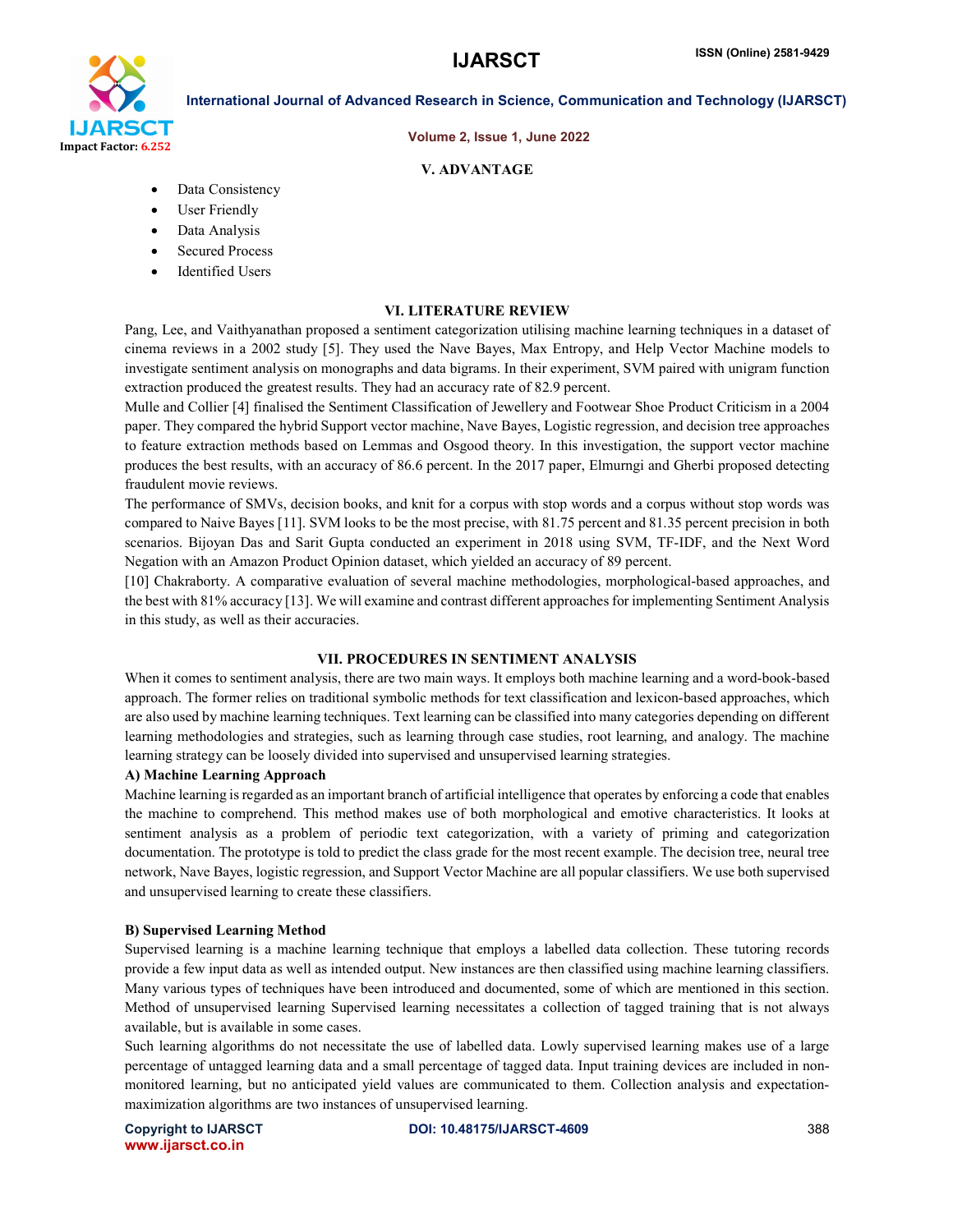

#### Volume 2, Issue 1, June 2022

### C) Lexicon Based Approach

The Lexicon-Based method enables the detection of a point of view. Lexicon contains a large number of known and precompiled words of opinion [1]. This viewpoint lexicon can be used to study the text. The dictionary-based method, the corpus-based method, and the manual approach to opinion are the three ways that make up the lexicon-based approach [2]. This should be used in conjunction with the other two techniques.

### VIII. METHODOLOGY

The majority of the steps of sentiment analysis utilising machine learning algorithms include the processing of twitter data. Following are the steps:

- Data Collection
- Data Preprocessing
- Clustering
- Feature Extraction
- Test Query

#### A) Data Collection



This stage requires retrieving information from Twitter in the form of tweets, which necessitates the setup of a Twitter account. Aside from that, in order to collect tweets, you must have Twitter permission. After obtaining authorization, we extracted tweets and stored them as.csv files. Web scraping was used to get data from an e-commerce site. Beautiful soup is the tool used to scrape the web. The building of the data base is based on the collecting of favourable and negative reviews.

#### B) Data Pre-processing

It is necessary to pre-process the data and remove any irrelevant information once the data has been collected in.csv files. There are various steps in the pre-processing process, including the following: Tokenization: URLs, hashtags, and at mentions are eliminated, and the string is divided down into tokens. It's usually used to keep track of how many times words appear.

Pre-processing the data is a must, and it necessitates the use of a technique known as data cleaning, which entails converting raw data into a machine-readable format. Separating each word from a sentence with a tokenization list. Stopping the removal of words: It means deleting numerous prepositions and articles that have little influence on the overall tone of the text.

### C) Clustering

For clustering positive and negative reviews, the K means segmentation technique is used. We can cluster the group of words and sentences based on the collection group.

#### D) Extraction of Features

We use stemming tokenization based on sentimental words after collecting the data set. The process of converting raw data into numerical features that can be handled while keeping the original data set's information.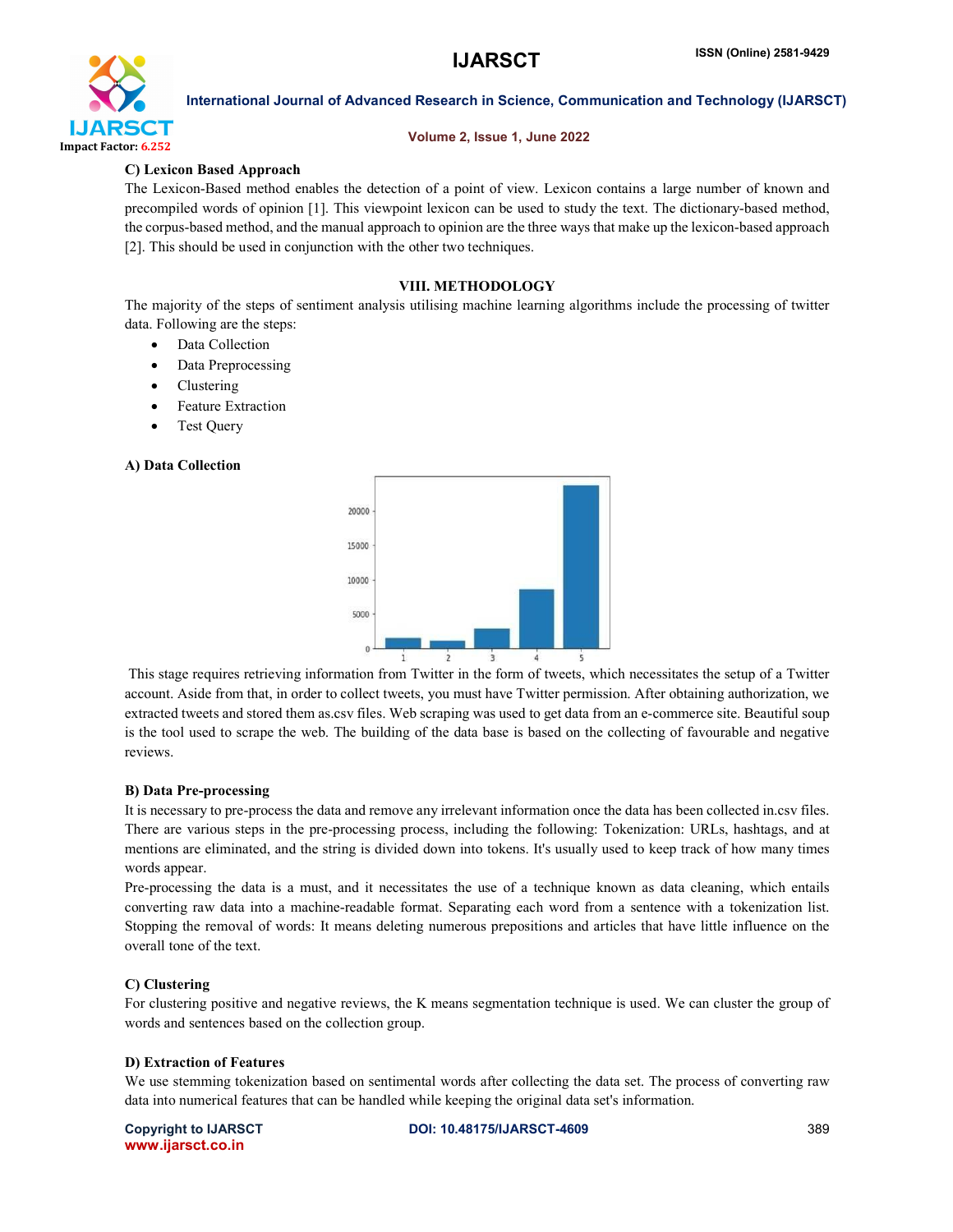

#### Volume 2, Issue 1, June 2022

#### E) Test Query

The user purchases a product from the website and then leaves a review. In this proposed system validation of the outcome, the accuracy and validation graph are assessed.

#### IX. LOGISTIC REGRESSION

Calculated Relapse predicts the probability of a categorical subordinate variable. A parallel variable coded as yes or no is included in the subordinate. The huge test estimate is outperformed by calculated relapse. The calculated work could be a sigmoid work (as shown in the diagram), which accepts any genuine input x and returns an esteem value between 0 and 1.



#### Multinomial Naive Bayes

This is a supervised algorithm that categorises text into one of two categories: positive or negative [9] using a probabilistic technique. Before sorting tweets or text into different groups, this algorithm evaluates the probability of each word in the dataset. This algorithm employs the Bayesrule.

 $P(X/Y) = [P(X) P(Y/X)] / P(Y)$ 

Where,  $x,y =$  Events

 $P(x|y)$  = Probability of x given y is true

 $P(y|x) =$ Probability of y given x is true

 $P(x)$ ,  $P(y)$  = Independent probabilities of x and y

#### Steps Involved:

- a. Data separation into training and test sets.
- b. Creating a vocabulary from the words in the training sets.
- c. Matching the content of the tweet with the vocabulary.
- d. Creating a feature vector.
- e. Training the classifier using the feature vector i.e., training the model.
- f. Testing the model with the test set.

#### Random Forest

The random forest classifier was chosen because it was at the top of a single decision tree in terms of reliability and efficiency [7]. It is an ensemble method that is based on bulging. This is how the categorizer works: (as shown in figure 3) The disposer generates k bootstrap D specimens initially, with Di representing each of the specimens, given D. A Di has a nearly equal number of D rows that are selected via D-substitution. By sampling with replacement, it reveals that a few real D rows may not be included in Di, although other tuples may appear multiple times. The classifier will then generate a decision tree based on each Di. Consequently, a "forest" made up of k decision trees is created. Each tree produces a single ballot enumerating its genre prognosis in order to identify an unknown tuple, X.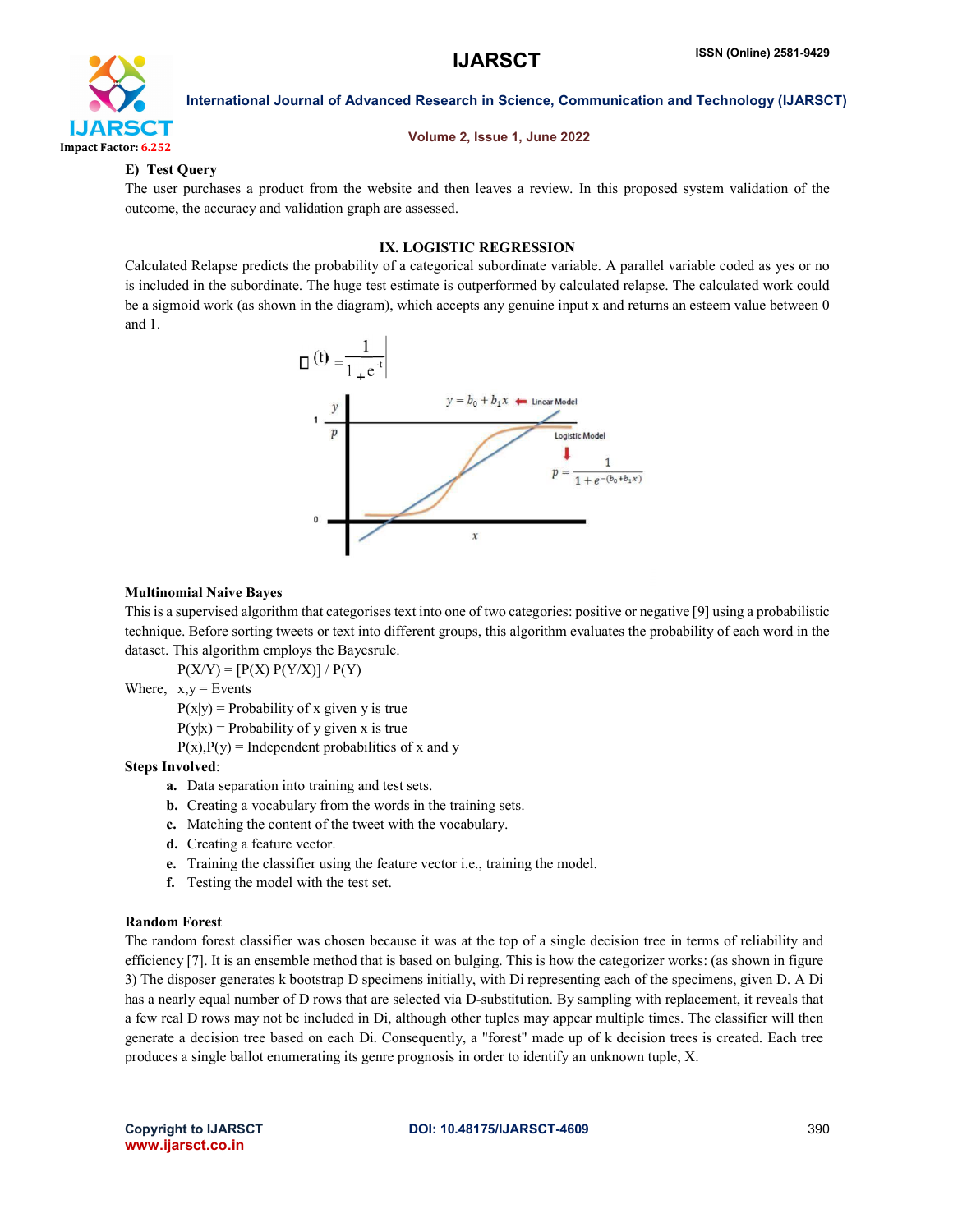

#### Volume 2, Issue 1, June 2022



Figure 3: Working of Random Forest

#### X. PERFORMANCE EVALUATION

Evaluation metrics play a crucial role in determining a model's categorization efficiency. Precision measurement is the most extensively utilised approach for this aim. The efficiency of a sequencer on a given experimenting dataset is the proportion of those datasets that are properly grouped by the sequencer, and the accuracy measure of the text mining method is often insufficient to provide appropriate decision or result, so other metrics should be used to evaluate the classifier's output. Memory, precision, and F-measurement are three more important measures that are often employed.

| Method                  | Accuracy |
|-------------------------|----------|
| Logistic Regression     | 90.88    |
| Multinomial Naïve Bayes | 87.09    |
| Bernoulli Naive Bayes   | 86.46    |
| Random Forest           | 93.17    |

#### Figure 4: Depicts the Overall Conclusion of All Algorithms

It comes to the conclusion that random forest is more efficient. Many advanced mathematical computations and algorithms have been discovered for sentiment recognition and analysis, which can optimise the data as accurately as feasible.

#### XI. IMPLEMENTATION AND RESULT

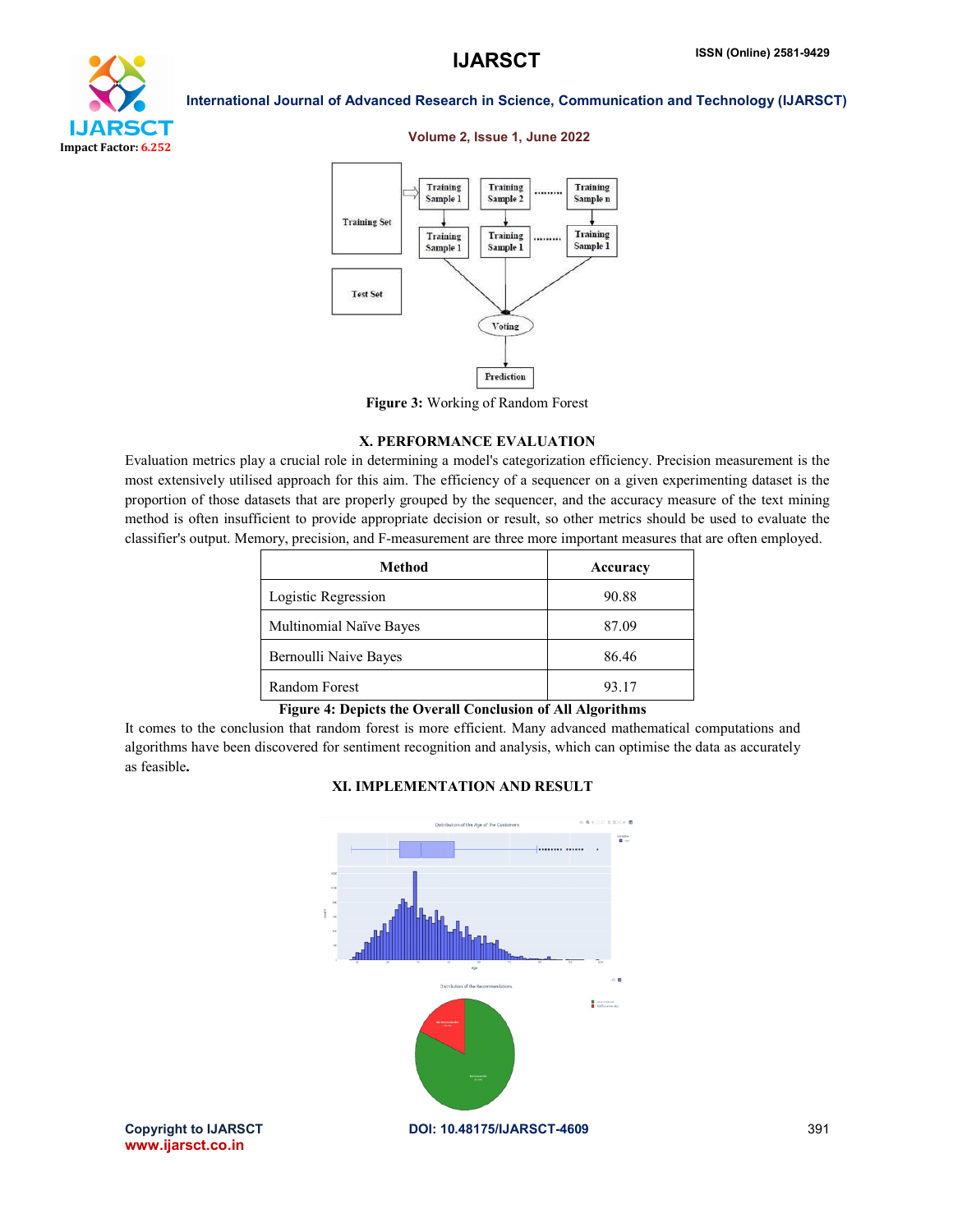



### Volume 2, Issue 1, June 2022

Copyright to IJARSCT<br>www.ijarsct.co.in

DOI: 10.48175/IJARSCT-4609 392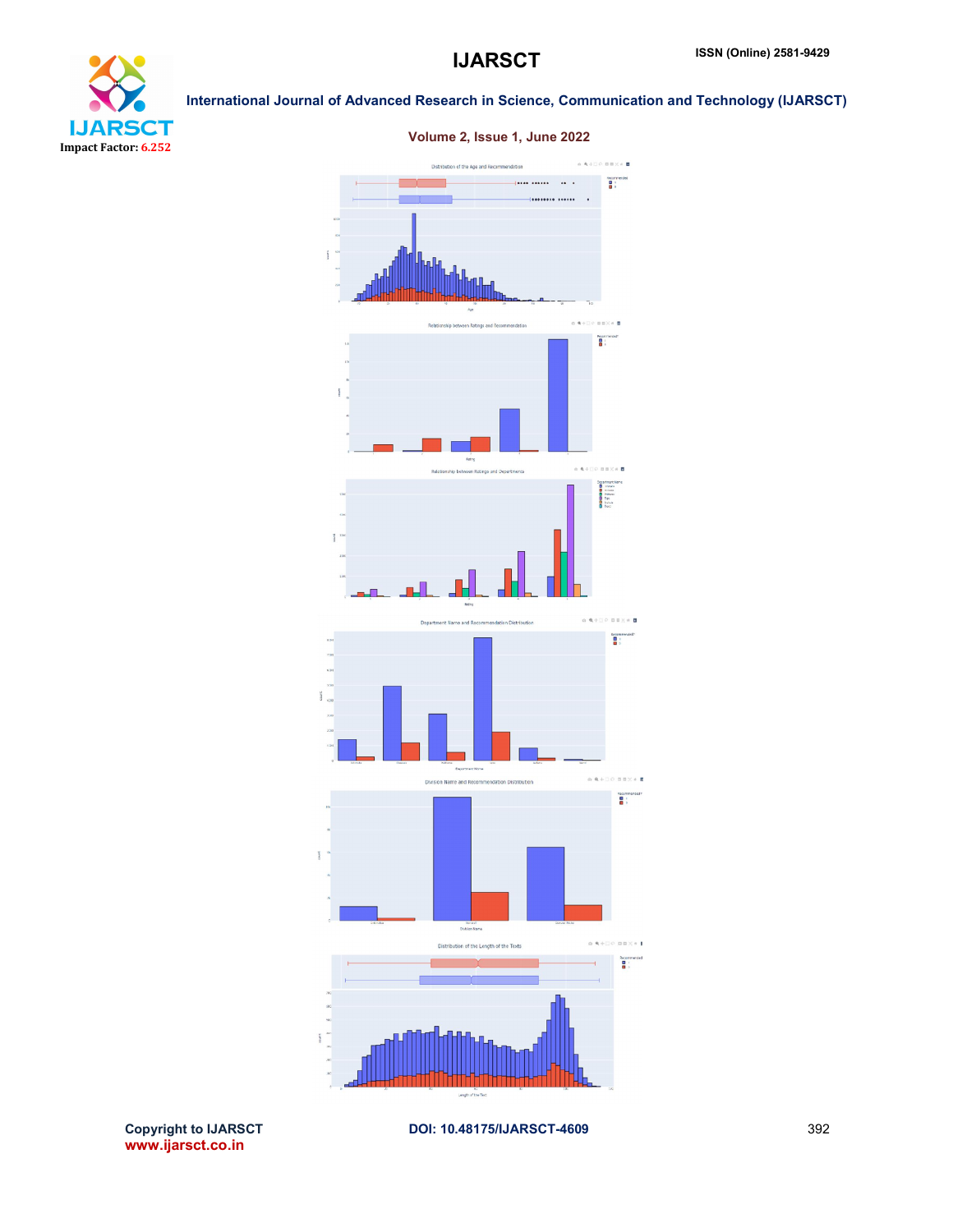

#### Volume 2, Issue 1, June 2022

#### XII. CONCLUSION

Sentiment Analysis, also known as Opinion Mining, is the computer analysis of feelings, assumptions, and feelings expressed in the form of material, such as customer evaluations on a web-based shopping website. Opinion mining is becoming increasingly popular because the information it generates can help legitimise the products and services that are being used. After integrating the data with some neutral and negative opinions, four classification models were employed to identify reviews. i.e., Multinomial and Bernoulli Nave Bayes, Logistic Regression, and Random Forest, the prediction accuracy of Random Forest is determined to be the highest, with 93.17 percent accuracy.

The study could be expanded in the future to estimate a product's grades based on the viewpoint. Because the grades sustained by the goods and the emotion of the review sometimes do not fit each other, this would provide buyers with a reliable grading. By integrating our data in a more equal way. Item input is also important for creating better things, gifting, and analysing competitor contributions, all of which can have an instant impact on income.

#### **REFERENCES**

- [1] Y. Liu, J.-W. Bi, and Z.-P. Fan, ''Ranking products through online reviews: A method based on sentiment analysis technique and intuitionistic fuzzy set theory,'' Inf. Fusion, vol. 36, pp. 149–161, Jul. 2017, DOI: 10.1016/j.inffus.2016.11.012.
- [2] Y. Liu, J.-W. Bi, and Z.-P. Fan, ''A method for ranking products through online reviews based on sentiment classification and interval-valued intuitionistic fuzzy TOPSIS,'' Int. J. Inf. Technol. Decis. Making, vol. 16, no. 06, pp. 1497–1522, Nov. 2017, DOI: 10.1142/S021962201750033X.
- [3] X. Liang, P. Liu, and Z. Liu, ''Selecting products considering the regret behavior of consumer: A decision support model based on online ratings,'' Symmetry, vol. 10, no. 5, p. 178, May 2018, DOI: 10.3390/sym10050178.
- [4] E. Najmi, K. Hashmi, Z. Malik, A. Rezgui, and H. U. Khan, ''CAPRA: A comprehensive approach to product ranking using customer reviews,'' Computing, vol. 97, no. 8, pp. 843–867, Aug. 2015, DOI: 10.1007/s00607- 015-0439-8.
- [5] C. Wu and D. Zhang, ''Ranking products with IF-based sentiment word framework and TODIM method,'' Kybernetes, vol. 48, no. 5, pp. 990–1010, May 2019, DOI: 10.1108/K-01-2018-0029.
- [6] D. Zhang, C. Wu, and J. Liu, ''Ranking products with online reviews: A novel method based on hesitant fuzzy set and sentiment word framework,'' J. Oper. Res. Soc., vol. 71, no. 3, pp. 528–542, Mar. 2020, DOI: 10. 1080/01605682.2018.1557021.
- [7] C. Guo, Z. Du, and X. Kou, ''Products ranking through aspect-based sentiment analysis of online heterogeneous reviews,'' J. Syst. Sci. Syst. Eng., 542–558, 2018, DOI: 10.1007/s11518-018- 5388-2.
- [8] B. S. H. Karpurapu and L. Jololian, ''A framework for social network sentiment analysis using big data analytics,'' in Big Data and Visual Analytics. Springer, 2017, pp. 203–217.
- [9] B. K. Shah, V. Kedia, R. Raut, S. Ansari, and A. Shroff, "Evaluation and Comparative Study of Edge Detection Techniques," vol. 22, no. 5, pp. 6–15, 2020, DOI: 10.9790/0661- 2205030615.
- [10] S. Thapa, P. Singh, D. K. Jain, N. Bharill, A. Gupta, and M. Prasad, "Data-Driven Approach based on Feature Selection Technique for Early Diagnosis of Alzheimer's Disease", in 2020 International Joint Conference on Neural Networks (IJCNN), 2020: IEEE, 1-8, DOI: 10.1109/IJCNN48605.2020.9207359.
- [11] P. D. Turney, ''Thumbs up or thumbs down? Semantic orientation applied to unsupervised classification of reviews,'' 2002, arXiv:cs/0212032. [Online]. Available: https://arxiv.org/abs/cs/0212032
- [12] V. Vargas-Calderón, N. A. V. Sánchez, L. Calderón-Benavides, and J. E. Camargo, ''Sentiment polarity classification of tweets using an extended dictionary,'' Intel. Artif., vol. 21, no. 62, pp. 1–11, 2018, DOI: 10. 4114/intartif.vol21iss62pp1-12.
- [13] F. H. Khan, U. Qamar, and S. Bashir, ''ESAP: A decision support framework for enhanced sentiment analysis and polarity classification,'' Inf. Sci., vols. 367–368, pp. 862–873, Nov. 2016.
- [14] E. S. Tellez, S. Miranda-Jiménez, M. Graff, D. Moctezuma, R. R. Suárez, and O. S. Siordia, ''A simple approach to multilingual polarity classification in Twitter,'' Pattern Recognit. Lett., vol. 94, pp. 68–74, Jul. 2017.
- [15] B. Pang and L. Lee, ''Seeing stars: Exploiting class relationships for sentiment categorization with respect to rating scales,'' in Proc. 43rd Annu. Meeting Assoc. Comput. Linguistics - ACL, Jun. 2005, pp. 115–124, DOI: